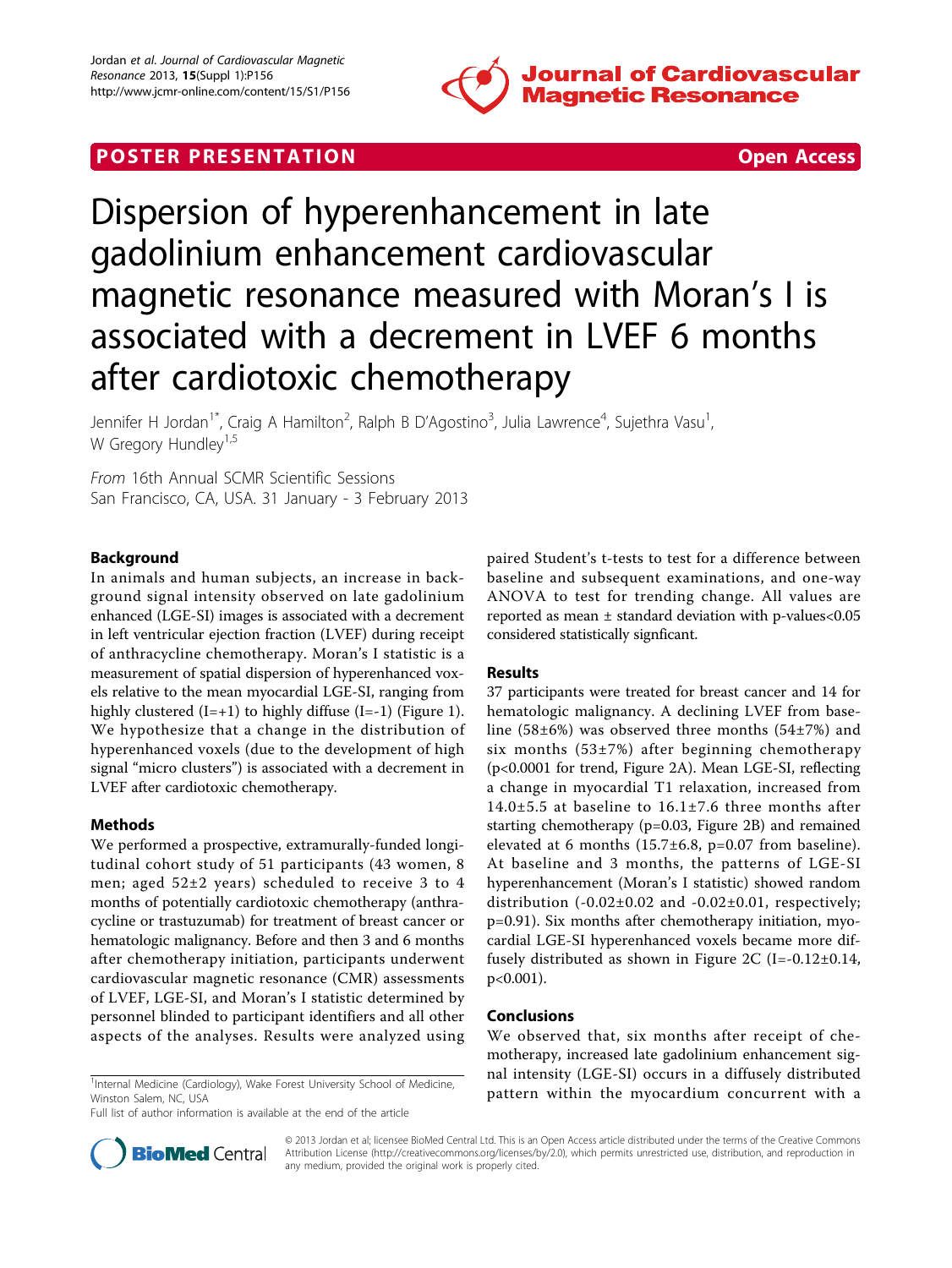<span id="page-1-0"></span>

but different patterns of distribution.

declining LVEF. Moran's I statistic is a novel method to discriminate processes related to a diffuse increase in myocardial T1 (fibrosis, edema) from those related to a clustered increase in myocardial T1 (infarct); further investigations are warranted to study the utility of Moran's I statistic with T1 and T2 mapping.



# Funding

This work was supported in part by the National Institutes of Health grant R33CA12196 (Hundley), American Heart Association Predoctoral Fellowship 09PRE2210050 (Jordan), and a grant from the Susan G. Komen Foundation BCTR07007769 (Hundley).

#### Author details

<sup>1</sup>Internal Medicine (Cardiology), Wake Forest University School of Medicine Winston Salem, NC, USA. <sup>2</sup>Biomedical Engineering, Wake Forest University School of Medicine, Winston-Salem, NC, USA. <sup>3</sup>Public Health Sciences, Wake Forest University School of Medicine, Winston Salem, NC, USA. <sup>4</sup>Internal